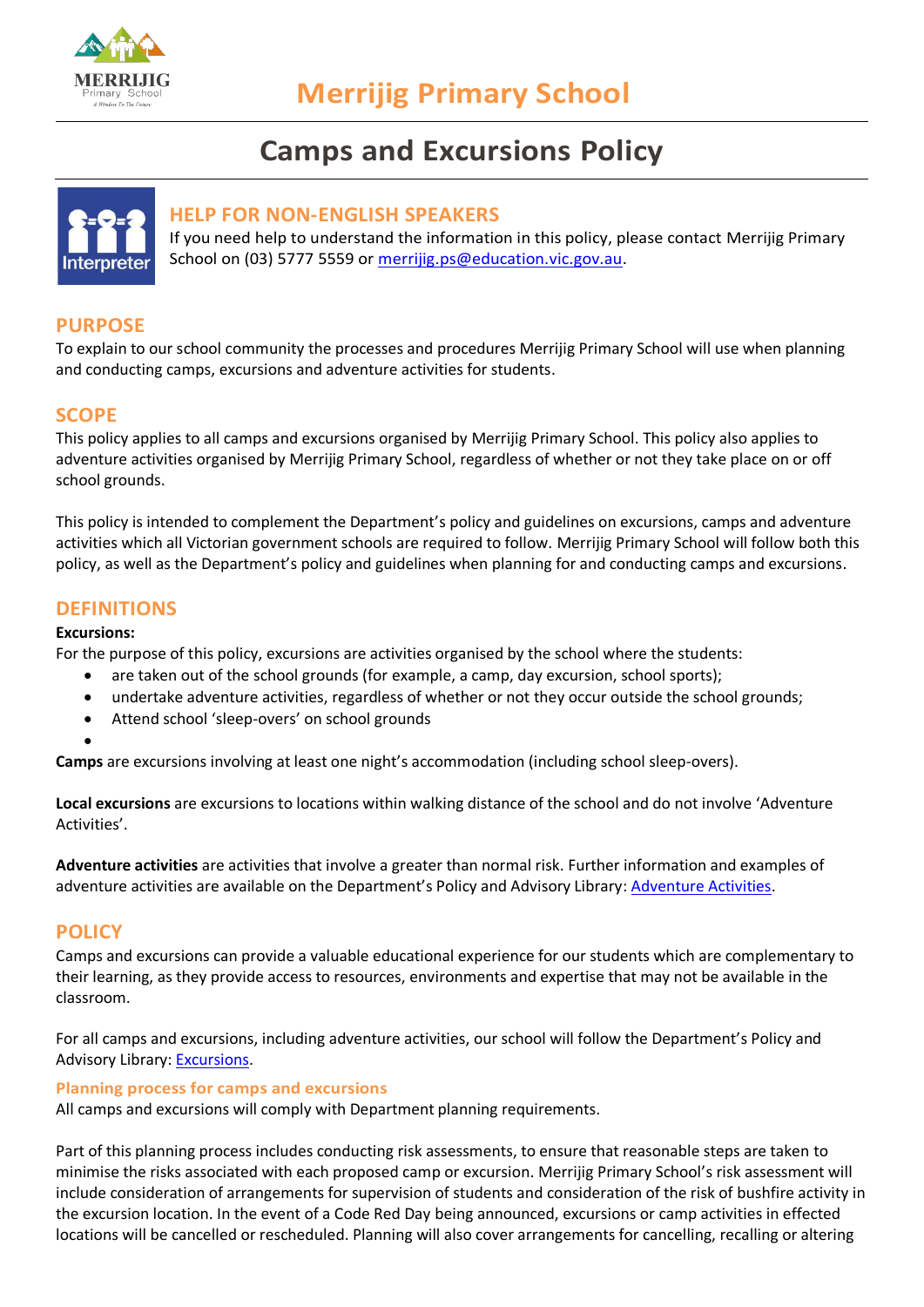the camp or excursion for any other reason.

Merrijig Primary School is committed to ensuring students with additional needs are provided with an inclusive camps and excursions program and will work with families during the planning stage, as needed, to support all students' attendance and participation in camp and excursion activities.

In cases where a camp or excursion involves a particular class or year level group, the Organising Teacher will ensure that there is an alternative educational program available and appropriate supervision for those students not attending the camp or excursion.

#### **Supervision**

Merrijig Primary School follows the Department's guidelines in relation to supervision of students during excursions and camps.

All excursion staff (including parent volunteers) will be familiar with supervision requirements and the specific procedures for dealing with emergencies on each camp and excursion.

All school staff will be aware that they retain overall responsibility for the supervision and care of students throughout all camps and excursions (including adventure activities), regardless of whether or not external providers are managing the activity.

#### **Parent volunteers**

Parents may be invited to assist with camps and excursions. School staff will notify parents/carers of any costs associated with attending. School staff are in charge of camps and excursions and parent/carer volunteers are expected to follow teachers' instructions. When deciding which parents/carers will attend, the Organising Teacher will take into account: any valuable skills the parents/carers have to offer (e.g. bus licence, first aid etc.) and the special needs of particular students.

#### **Volunteer and external provider checks**

Merrijig Primary School requires all parent or carer camp or excursion volunteers and all external providers working directly with our students to have a current Working with Children Check clearance.

#### **Parent/carer consent**

For all camps and excursions, other than local excursions, Merrijig Primary School will provide parents/carers with a specific consent form outlining the details of the proposed activity. Merrijig Primary School uses Compass to inform parents about camps and excursions and to seek their consent Parents/carers are encouraged to contact the school to discuss any questions or concerns that they or their child may have with a proposed camp or excursion.

For local excursions, Merrijig Primary School will provide parents and carers with an annual Local Excursions consent form at the start of each school year or upon enrolment if students enrol during the school year. Merrijig Primary School will also provide advance notice to parents/carers of an upcoming local excursion through [insert applicable notification method: email/online parent communication tool/a note home in the student's bag]. For local excursions that occur on a recurring basis (for example weekly outings to the local oval for sports lessons), Merrijig Primary School will notify parents once only prior to the commencement of the recurring event.

#### **Cost of camps and excursions, refunds and support**

The cost of all camps and excursions are to be paid by parents/carers unless alternative arrangements have been agreed to by the Principal prior to the excursion. All families will be given sufficient time to make payments for all activities. Consent forms will have clearly stated payment amounts and payment finalisation dates.

Students who have not finalised payment by the required date will not be allowed to attend unless the Principal determines exceptional circumstances apply.

Merrijig Primary School will make all efforts to ensure that students are not excluded for financial reasons. Families experiencing financial difficulty are invited to discuss alternative payment arrangements with the Business Manager or Principal. The Business Manager or Principal can also discuss family eligibility for the Department's Camps, Sports and Excursions Fund (CSEF), which provides payments for eligible students to attend school activities, including camps and excursions. Applications for the CSEF are open to families holding a valid means-tested concession card or temporary foster parents and are facilitated by the school. Further information about the CSEF and the application form are available at [Camps, Sports and Excursions Fund.](https://www2.education.vic.gov.au/pal/camps-sports-and-excursions-fund/policy)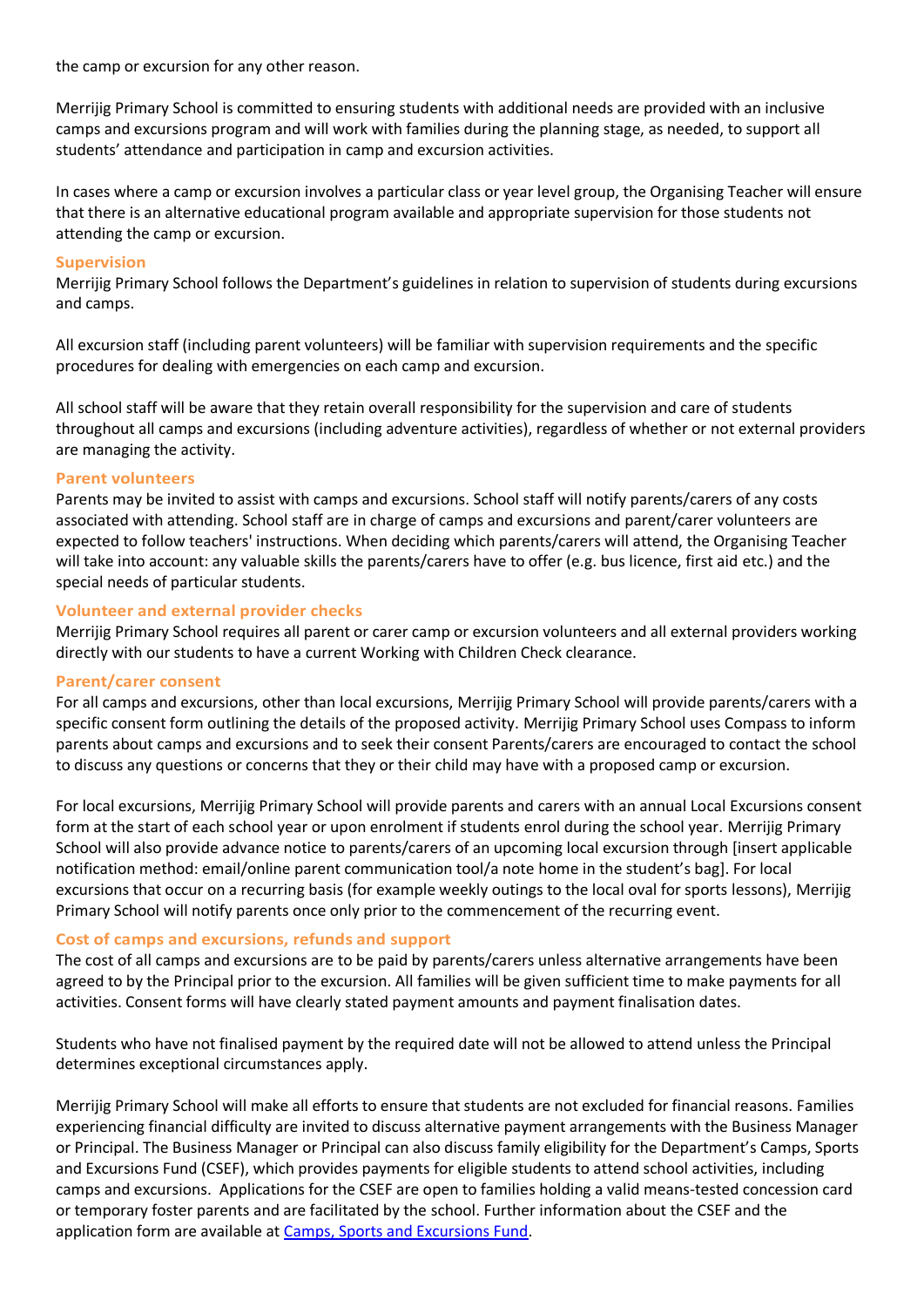If a camp or excursion is cancelled or altered by the school, or a student is no longer able to attend part or all of the camp or excursion, our school will consider requests for partial or full refunds of payments made by parents/carers on a case-by-case basis taking into account the individual circumstances. Generally we will not be able to refund payments made for costs that have already been paid where those funds have already been transferred or committed to a third party and no refund is available to the school. Where possible, we will provide information about refunds to parents/carers at the time of payment.

#### **Student health**

Parents and carers need to ensure the school has up-to-date student health information prior to camps and excursions. A member of staff will be appointed with responsibility for the health needs of the students for each camp/excursion. Teachers will administer any medication provided according to our *Medication* policy and the student's signed *Medication Authority Form*. To meet the school's obligations relating to safety, a first aid kit and mobile phone will be taken by teachers on all camps and excursions.

It is the responsibility of parents and carers to ensure their child/children are in good health when attending excursions and camps. If a student becomes ill during a camp and is not able to continue at camp it is the parent/carer's responsibility to collect them and cover any associated costs. If the Principal approves a student joining a camp late, transport to the camp is the parent/carer's responsibility.

#### **Behaviour expectations**

Students participating in camps and excursions are required to cooperate and display appropriate behaviour to ensure the camp or excursion is a safe, positive and educational experience for all students involved.

Parents/carers will be notified if their child is in danger of losing the privilege to participate in an excursion or camp due to behaviour that does not meet the standards of behaviour set out in the school's *Student Wellbeing and Engagement Policy*. The decision to exclude a student will be made by the Principal or Assistant Principal, in consultation with the Organising Teacher. Both the parent/carer and the student will be informed of this decision prior to the camp or excursion.

If on a camp or excursion the Teacher in Charge considers an individual student's behaviour does not meet required standards, then the principal or their nominee may determine that a student should return home during the camp or excursion. In these circumstances the parent/carer is responsible for the collection of the student and any costs associated with this.

Disciplinary measures apply to students on camps and excursions consistent with our school's *Student Wellbeing and Engagement Policy* and *Bullying Prevention Policy*.

## **Electronic Devices**

Students will not be permitted to bring electronic devices to camps or excursions except with prior approval from the Principal. The Principal will only approve students bringing electronic devices to a camp or excursion in exceptional circumstances and when it is in the best interests of the student, and may place conditions on its location and use during the camp or excursion.

#### **Food**

Students are not permitted to bring their own supply of food items to camps and excursions unless the item is medically indicated and discussed with the Organising Teacher, or included as an item on the clothing and equipment list for that camp or excursion.

#### **Accident and Ambulance Cover**

Any costs associated with student injury rest with parents/carers unless the Department is liable in negligence (liability is not automatic).

Unless otherwise indicated, Merrijig Primary School and the Department do not provide student accident or ambulance cover. Parents/carers may wish to obtain student accident insurance cover and/or ambulance cover, depending on their health insurance arrangements and any other personal considerations.

# **COMMUNICATION**

This policy will be communicated to our school community in the following ways:

- Provided to staff at induction and included in staff handbook/manual
- Discussed at staff meetings/briefings as required